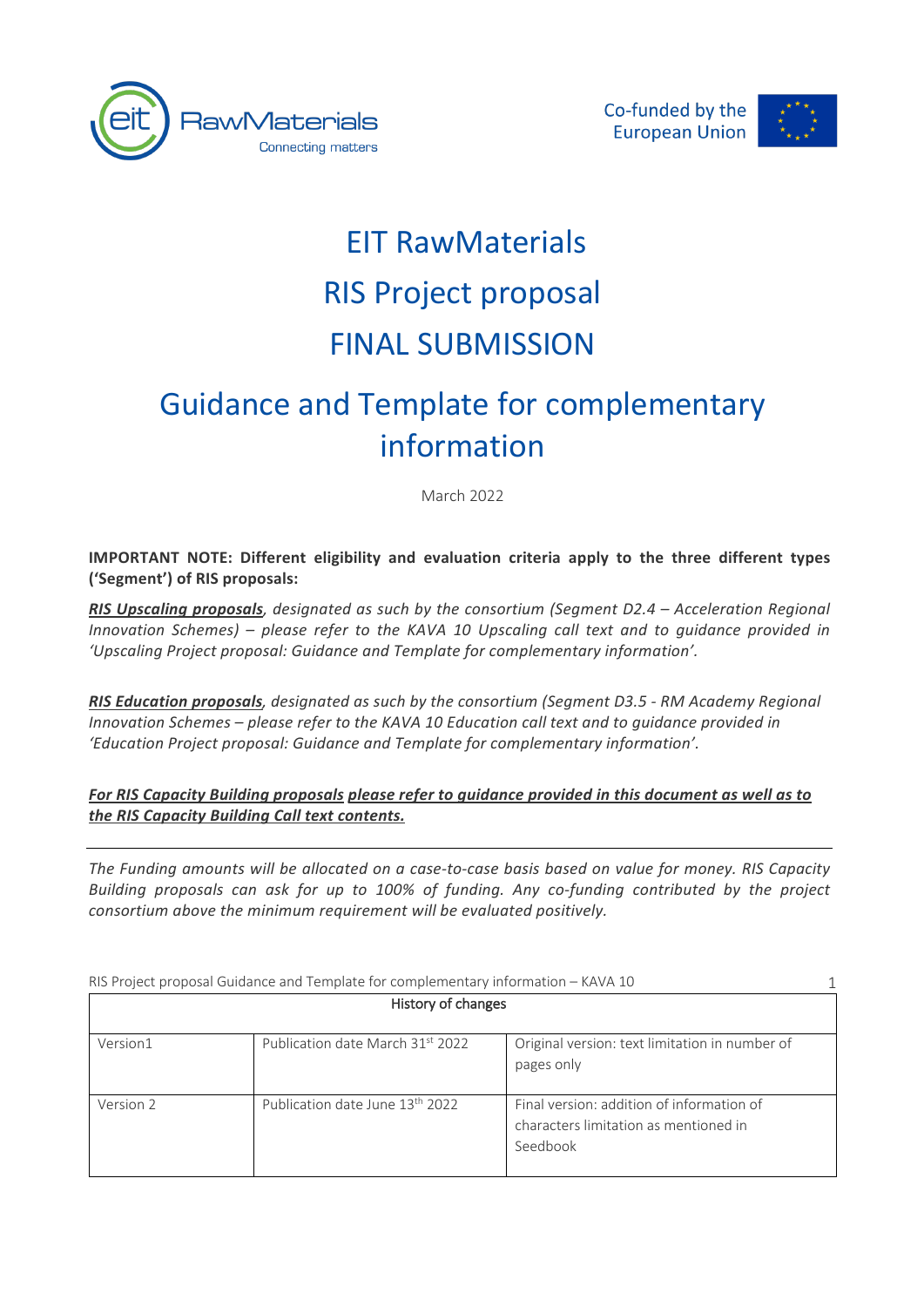



2

*Proposals with lower budgets should seek synergies with other KAVA proposals and create larger consortia to develop bigger RIS KAVA proposals, or discuss directly with KIC staff the significance of their project.* 

*RIS KPIs, especially core RIS KPIs, must be selected very carefully because the nature and amount of core KPIs will be one of the three fundamental factors in the proposal evaluation and selection, together with impact and integration of the knowledge triangle. As a rule, the consortium's underperformance in yearly core RIS KPIs will result in a significant EIT-funding reduction and/or project termination. Consortia must aim to distribute core RIS KPIs over the duration of the project, and not concentrate them at the end of the project or after the end of the funding period.*

*The following conditions will apply to all projects commencing in 2023 and will be assessed in the proposal evaluation. All new proposals must address explicitly each of the points listed.* 

*Please note that the guidance showed below refers to the FINAL submission. For guidance on the DRAFT submission, please refer to the RIS Capacity Building Call text document.* 

# 1. PROJECT TITLE

*Check with Innovation Hub staff that the project name is not the same as or similar to the name of any other projects.*

# 2. EXECUTIVE SUMMARY *(max. 90 words-500 characters)*

*The executive summary should be a clear and concise description of the project's key elements: "What, Why and How". This text may be used as part of the Business Plan, or for presentations and other materials, and should therefore be formulated as a business pitch.*

# 3. POPULAR PROJECT DESCRIPTION *(½ page- 1500 characters)*

*Describe the project as it could be communicated to an external stakeholder and to the intended learners. This information will be uploaded in the EIT RawMaterials website.*

#### 4. PROJECT DESCRIPTION

#### 4.1 Background of the project *(max. 1 page-3000)*

| History of changes |                                             |                                                                                                |  |  |
|--------------------|---------------------------------------------|------------------------------------------------------------------------------------------------|--|--|
| Version1           | Publication date March 31st 2022            | Original version: text limitation in number of<br>pages only                                   |  |  |
| Version 2          | Publication date June 13 <sup>th</sup> 2022 | Final version: addition of information of<br>characters limitation as mentioned in<br>Seedbook |  |  |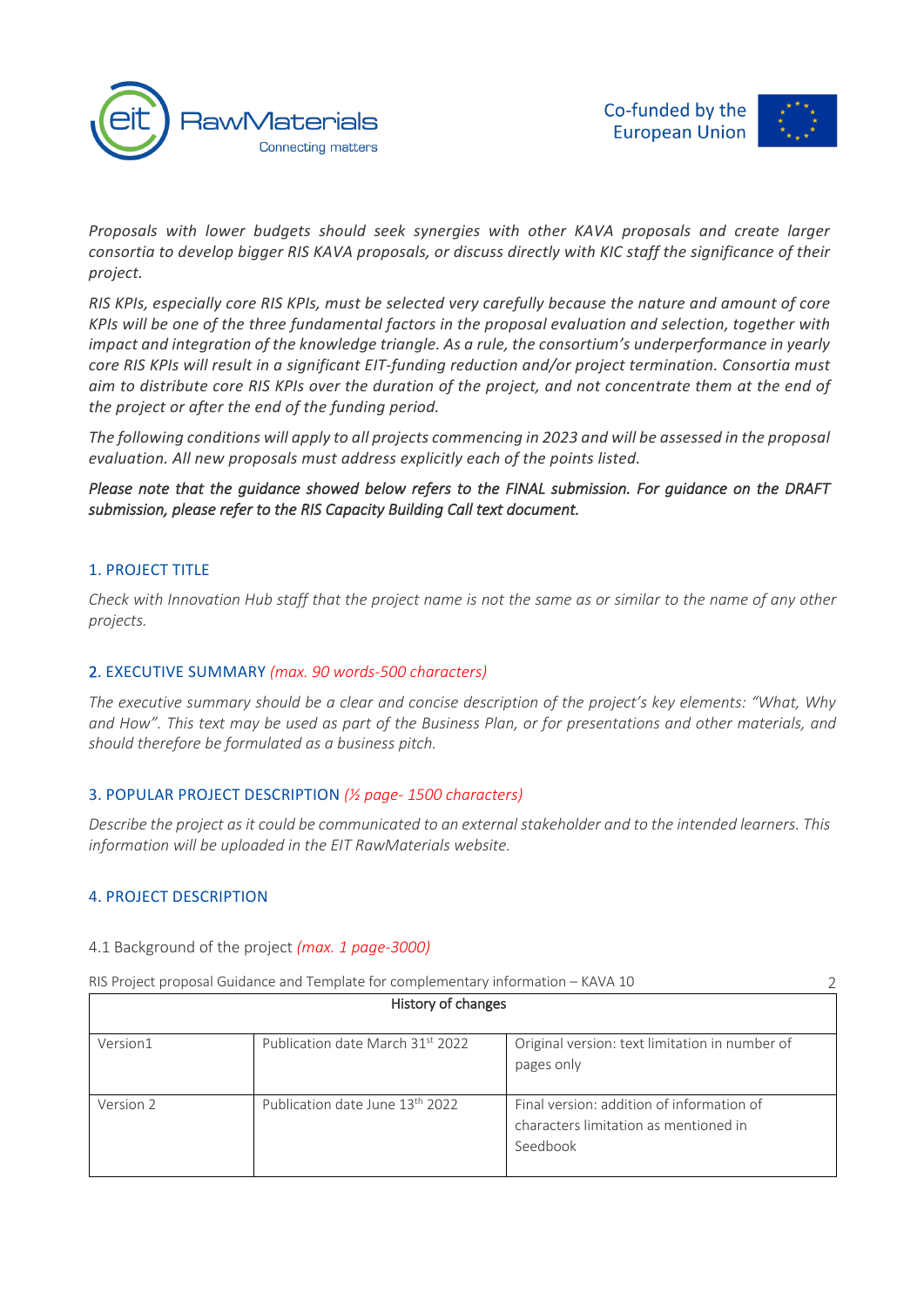



*Explain where the idea originates from and why this project is important for the KIC and the RM sector (e.g., a particular raw materials challenge; the continuation or elaboration of a previous KAVA project and its results; complement to an existing KAVA project or non-KIC project, etc.). Justify why and how the project differs from existing programmes (not just KAVA projects but also other existing programmes outside the KIC).*

*If the project is a continuation of a previous KAVA project, detail the outcomes/impact of the pilot project and explain how the new project will build on this, taking the results of the pilot into account and clearly showing which content is new and which is not.*

# 4.2 Project objective and scope *(½ page-1500 characters)*

*Explain what the project intends to achieve, its objectives and scope.*

*This should ideally include a clear and specific description and justification of the content, goals and approach.*

*Explain and justify the roles and responsibilities of all project partners, especially partners who do not provide co-funding. Include a plan of action for the event that a partner unexpectedly withdraws from the project.*

*Explain how the project will complement existing initiatives, and in this way, contribute to the achievement of the KIC targets. Specify the geographical coverage, both from an offering side (where will the product/service be offered) and from an end-customer side (who will be able to benefit from it).*

# 4.3 Alignment with the strategy of EIT RawMaterials *(max. 3 pages- 9000 characters)*

*This section is mandatory for all types of projects. The following information should be provided, with each point addressed under a separate heading:*

- *1. Strategy. The consortium must explain how the project is aligned with the overall strategy of EIT RawMaterials as outlined in our Strategic Agenda 2021-27.*
- *2. Impact. The consortium must explain how the project contributes to the Regional Innovation Scheme objectives, to capacity building in RIS countries (of regions and/or RIS stakeholders) and to community building (e.g. actively integrating new RIS partners during the course of the project). Also describe in detail the challenge in RIS region/country to be solved, what economical, social, KTI benefit it will create, what added value it will provide (vs current situation).*
- *3. Core RIS KPIs. The proposal must address core RIS KPIs. Please provide here a brief summary of core RIS KPIs to be achieved during the project (list KPI codes, numbers and timeline). The achievement of*

|           | RIS Project proposal Guidance and Template for complementary information - KAVA 10 |                                                                                                |
|-----------|------------------------------------------------------------------------------------|------------------------------------------------------------------------------------------------|
|           | History of changes                                                                 |                                                                                                |
| Version1  | Publication date March 31st 2022                                                   | Original version: text limitation in number of<br>pages only                                   |
| Version 2 | Publication date June 13 <sup>th</sup> 2022                                        | Final version: addition of information of<br>characters limitation as mentioned in<br>Seedbook |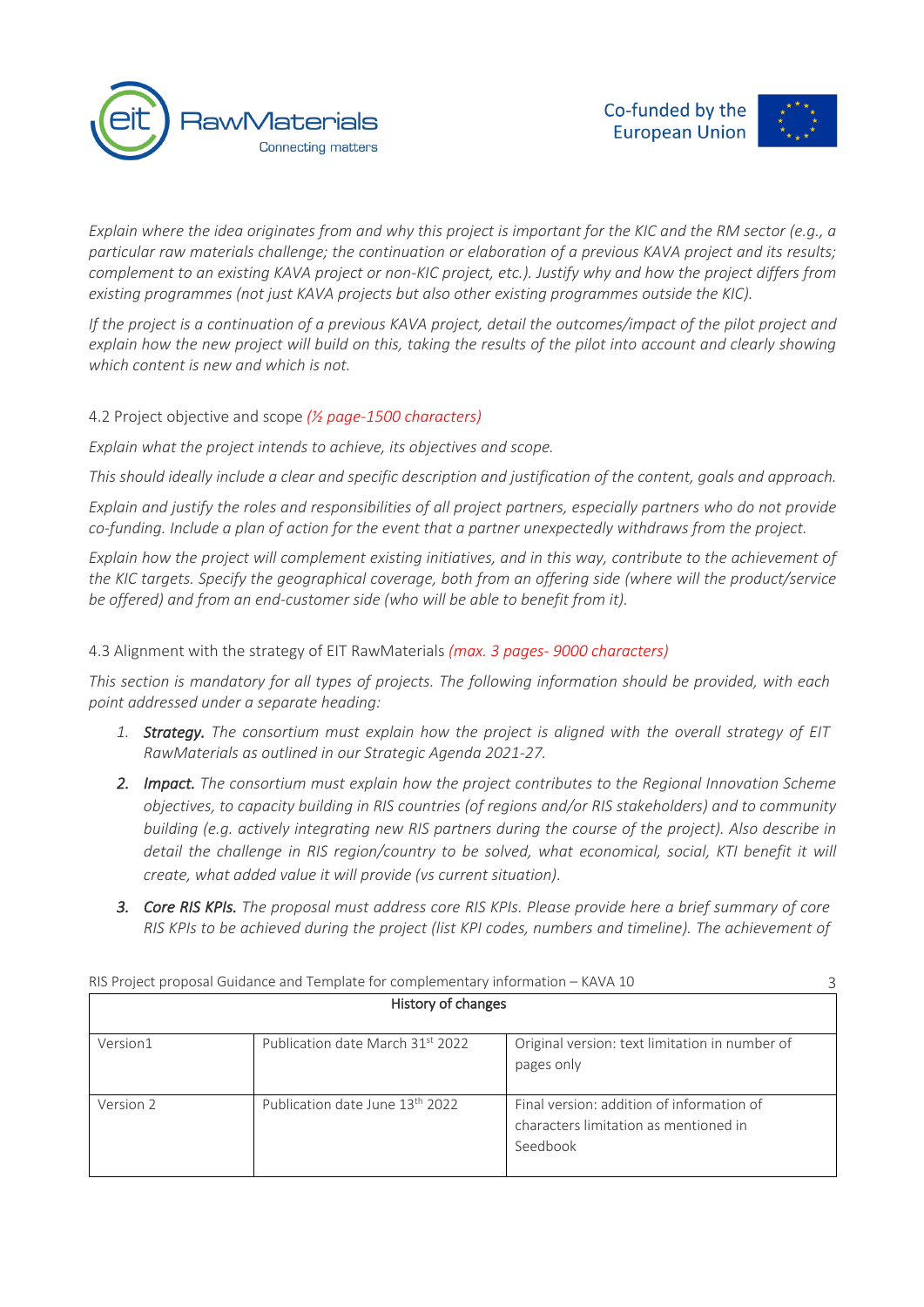



*core RIS KPIs is a fundamental milestone of our strategy. Therefore, proposals that do not address core RIS KPIs are, by definition, misaligned with the KIC's strategic goals.* 

*4. Sustainability. The consortium should explain how the project is aligned with national/regional strategies and describe in detail the potential plan to obtain additional national/regional funding. Any co-funding will be evaluated positively. The consortium must reveal a clear plan for continuation of activities after the end of the EIT-funding period, building on results of this KAVA project. Backflow potential/ or even indicated backflow should be explained here, although not obligatory for RIS Capacity Building projects. Backflow contribution will also be evaluated positively.*

# 4.4 Market analysis *(max. 4 pages- 12000 characters)*

*This section is OPTIONAL for RIS Capacity Building projects. Please discuss directly with KIC staff the significance of including Market analysis. The following information should be provided, with each point addressed under a separate heading:* 

- *1. Market analysis. Preliminary, but convincing, market analysis. Graphs and figures related to market analysis can be uploaded in the 'Drawings and Schemes' section.*
- *2. IP. There must be a clear statement on who (which entity/ies) will own the results of activities undertaken in the KAVA.*
- *3. Products. The proposal must clearly state which products and/or services will be tested and/or brought to the market, how, by whom (which entity/ies) and by when.*

# 4.5 Needs and impact *(1 page- 3000 characters)*

*Explain who are the target end-customers and/or key beneficiaries of the activity.*

*Explain the strategic importance for the KIC of meeting the identified needs.*

*Explain any possible indirect benefits for the KIC (e.g., de-siloing, building-up the community, leveraging effect on other KAVAs, strengthening connection with the EC, etc.).*

*Explain how project results are connected/related to the expected impacts (effectiveness of dissemination plan, involvement of stakeholders, etc.). Quantifying the reach will particularly add value to the proposal's intended impact.*

4.6 Expected financial sustainability *(½ page- 2000 characters)*

|           | RIS Project proposal Guidance and Template for complementary information - KAVA 10 |                                                                                                |  |  |  |
|-----------|------------------------------------------------------------------------------------|------------------------------------------------------------------------------------------------|--|--|--|
|           | History of changes                                                                 |                                                                                                |  |  |  |
| Version1  | Publication date March 31st 2022                                                   | Original version: text limitation in number of<br>pages only                                   |  |  |  |
| Version 2 | Publication date June 13 <sup>th</sup> 2022                                        | Final version: addition of information of<br>characters limitation as mentioned in<br>Seedbook |  |  |  |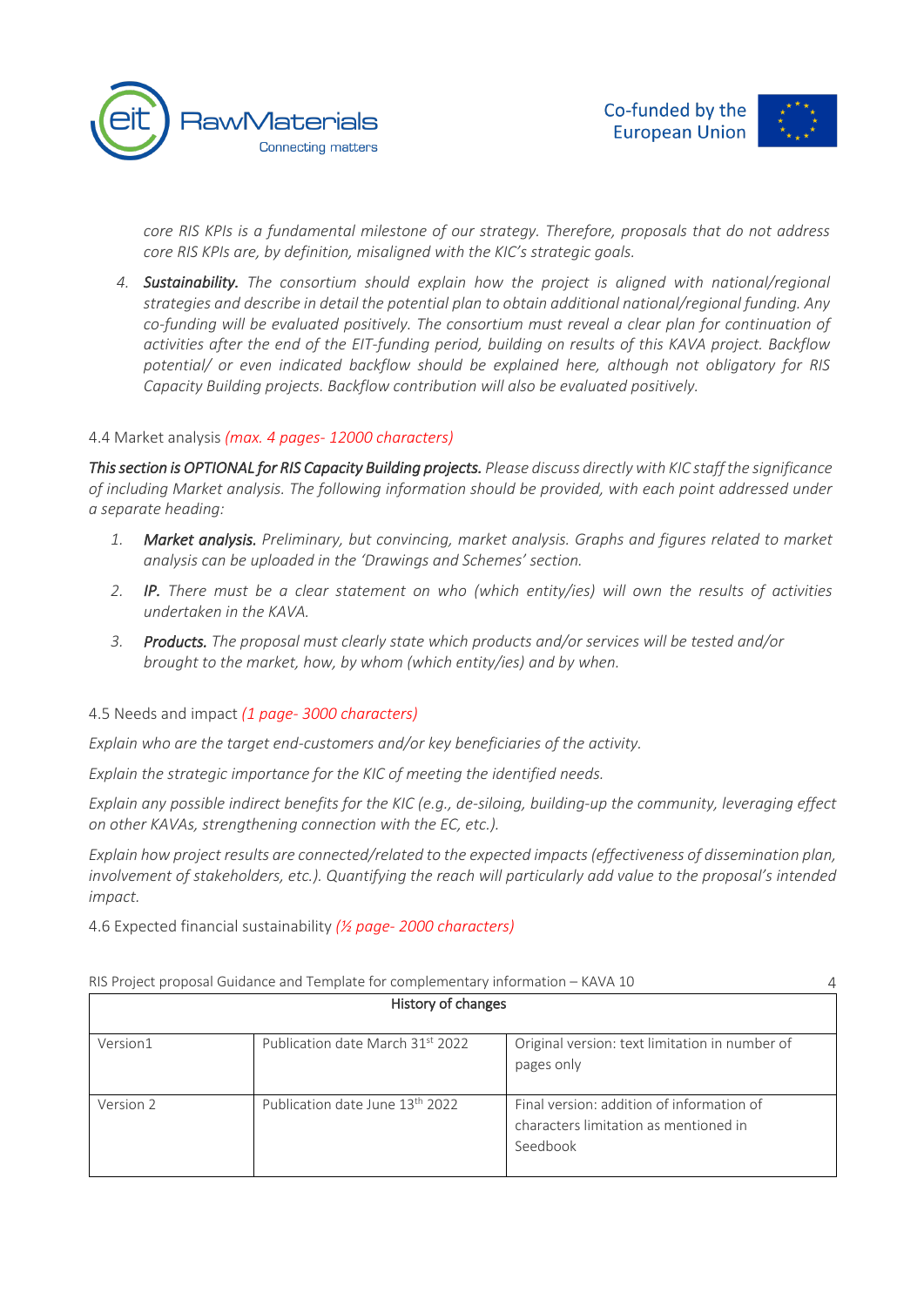



*Explain what potential funding sources (own revenues, public funding, co-funding by partners, etc.) could be considered to finance (at least partially) the continuation of the service offering after the end of the project period.*

*A structured strategy roadmap with follow-up actions and recommendations for continuation will be considered an especially valuable component of the proposal (i.e. LoI, detailed application plan to external funding call including timeline, scope and synergies, etc.) .*

# 5. PROJECT IMPLEMENTATION PLAN

*This section must include, under 'Work Plan (first year)' and 'Work Plan (subsequent years)' a clear description of the consortium, work plans, risk analysis, IP management and budget.*

# 5.1 Consortium

*Describe the role of each partner in the consortium. Explain how the project contributes to knowledge building in the ESEE region.* 

*There are specific criteria for the selection of RIS Task Partners, and these are outlined in Appendix 1.*

5.2 and 5.3 Work plan (first year and subsequent years)

*It is required that the proposal includes a detailed, structured, step-by-step project plan broken down into design and implementation phases, with the rationale behind each step explained. A detailed description of partners' roles in each work package and task should be included to add clarity to the project implementation description.*

*In addition, please provide the milestones and deliverables for each work package. Explain briefly, not only defining the aims, objectives and deliverables, and how these deliverables will help achieve the project aims and objectives. When project deliverables are course plans, such course plans shall be Bologna compliant.*

*All RIS Capacity Building projects shall include a Work Package (WP) dedicated to project management and one WP dedicated to communication and dissemination (including interactions/reporting to the KIC and the EIT, etc.). Please refer to the documents 'EIT RawMaterials Project Management guidance' and 'EIT RawMaterials communication and dissemination guidance' for further advice. All publicity materials and platforms must comply with the EIT Branding Guidelines available in the InfoCenter (infocenter.eitrawmaterials.eu – check 'Guidance for Partners' – 'Files' – 'Communications and Branding').*

|           | RIS Project proposal Guidance and Template for complementary information - KAVA 10 |                                                                                                |  |
|-----------|------------------------------------------------------------------------------------|------------------------------------------------------------------------------------------------|--|
|           | History of changes                                                                 |                                                                                                |  |
| Version1  | Publication date March 31st 2022                                                   | Original version: text limitation in number of<br>pages only                                   |  |
| Version 2 | Publication date June 13 <sup>th</sup> 2022                                        | Final version: addition of information of<br>characters limitation as mentioned in<br>Seedbook |  |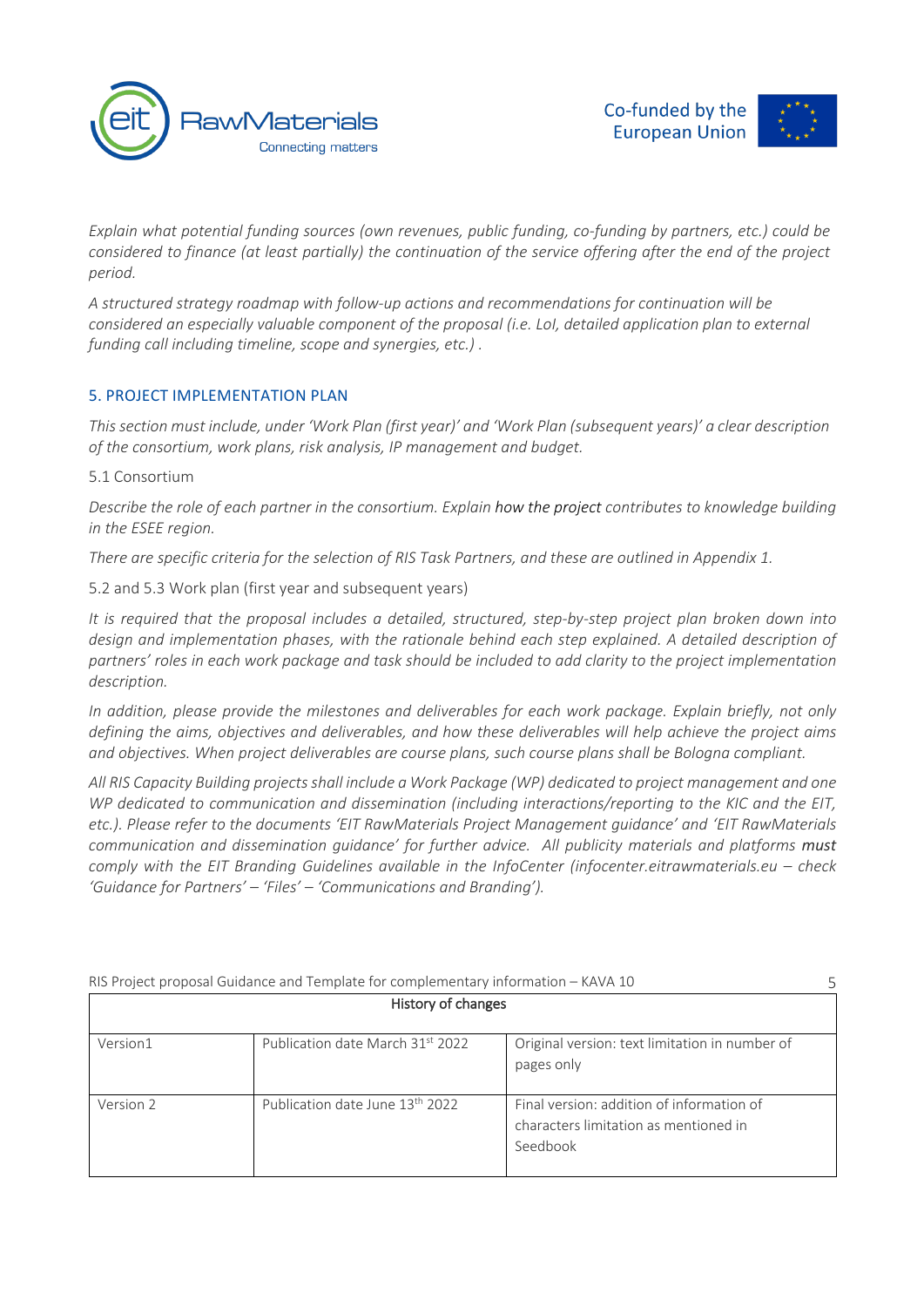



# 5.4 Risk analysis *(½ page)*

*Identify key risk factors (with regards to technology, market, finance, regulatory, stakeholders, management etc.), their likelihood (low/medium/high), criticality and describe planned anticipation/mitigation measures.*

*Definition of critical risk: a critical risk is a plausible event or issue that could have a high adverse impact on the ability of the project to achieve its objectives.*

*Level of likelihood to occur: low/medium/high.*

*The likelihood is the estimated probability that the risk will materialise even after taking account of the mitigating measures put in place.*

# 5.5 Management of IP issues *(max. ½ page)*

*If relevant, explain the basic principles to manage IP issues among partners.*

#### 5.6 Budget *(1 page)*

*Please provide justification of the budget allocations and demonstrate their link to the elements of the proposed project, i.e., distribution between partners, FTE, education and dissemination measures, etc.* 

*It is preferable that the bulk of the funding should not be used for management costs or indirect costs such as travel expenses, but for the direct development and delivery of the education programme.*

*It is crucial to explain and justify the budget plan in detail. Consistency between the budget plan and the project activities is an important evaluation criterion (see Sections 2.5 and 2.6 of the KAVA Call texts – Evaluation grid).*

*If the project builds on and overlaps with a currently running KAVA project, EIT RawMaterials may advise the consortium that the budgets be merged in the event that the proposal is successful. Please take this into account and ensure that there are no duplications in budget where there are overlaps, as projects cannot receive double funding in the same business plan year.*

# 6. FINANCIAL BACKFLOW TO EIT RAWMATERIALS

*This section is OPTIONAL for RIS Capacity Building projects. Financial backflow to the KIC, will however be evaluated positively as it is a key element of the KIC's Strategic Agenda.* 

|           | RIS Project proposal Guidance and Template for complementary information - KAVA 10 |                                                                                                |  |
|-----------|------------------------------------------------------------------------------------|------------------------------------------------------------------------------------------------|--|
|           | History of changes                                                                 |                                                                                                |  |
| Version1  | Publication date March 31st 2022                                                   | Original version: text limitation in number of<br>pages only                                   |  |
| Version 2 | Publication date June 13 <sup>th</sup> 2022                                        | Final version: addition of information of<br>characters limitation as mentioned in<br>Seedbook |  |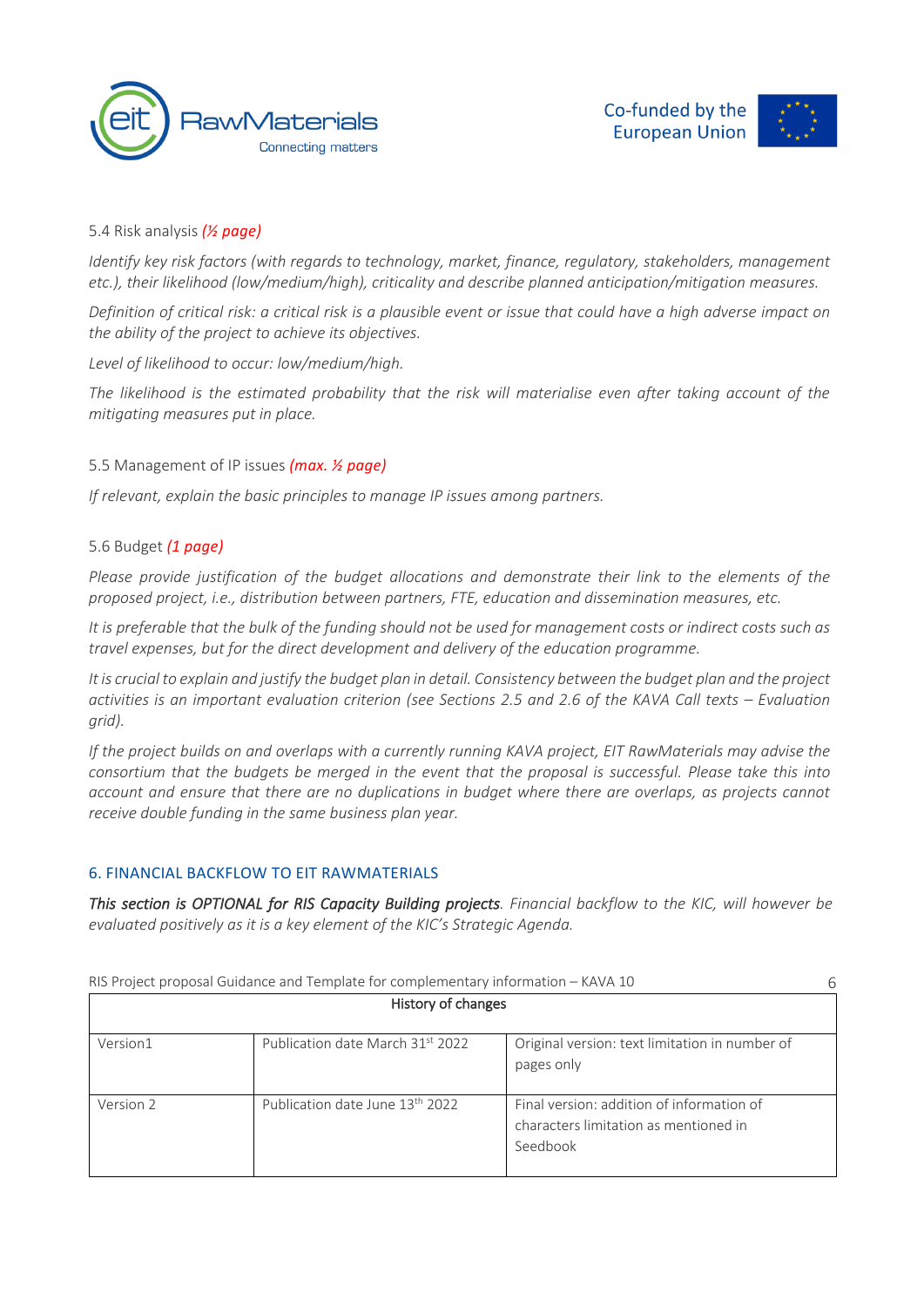



7

*Please provide a brief summary of the total expected financial backflow to the KIC (see Section 2.1 of the KAVA 9 Upscaling call and Appendix 1 of 'Upscaling Project proposal: Guidance and Template for complementary information') that will be generated by this project in the 'Returns [€]' box. Please enter the amount in €. A summary of the mechanisms, timeline, selected 'Financial sustainability mechanism (see Section 2.1 of the Upscaling call and Appendix 1 of 'Upscaling Project proposal: Guidance and Template for complementary information') should be reported in the 'Explanation' box. This section should be a summary of (and must be consistent with) the information provided in the 'Alignment with the strategy of EIT RawMaterials' section.*

| History of changes |                                  |                                                                                                |  |  |
|--------------------|----------------------------------|------------------------------------------------------------------------------------------------|--|--|
| Version1           | Publication date March 31st 2022 | Original version: text limitation in number of<br>pages only                                   |  |  |
| Version 2          | Publication date June 13th 2022  | Final version: addition of information of<br>characters limitation as mentioned in<br>Seedbook |  |  |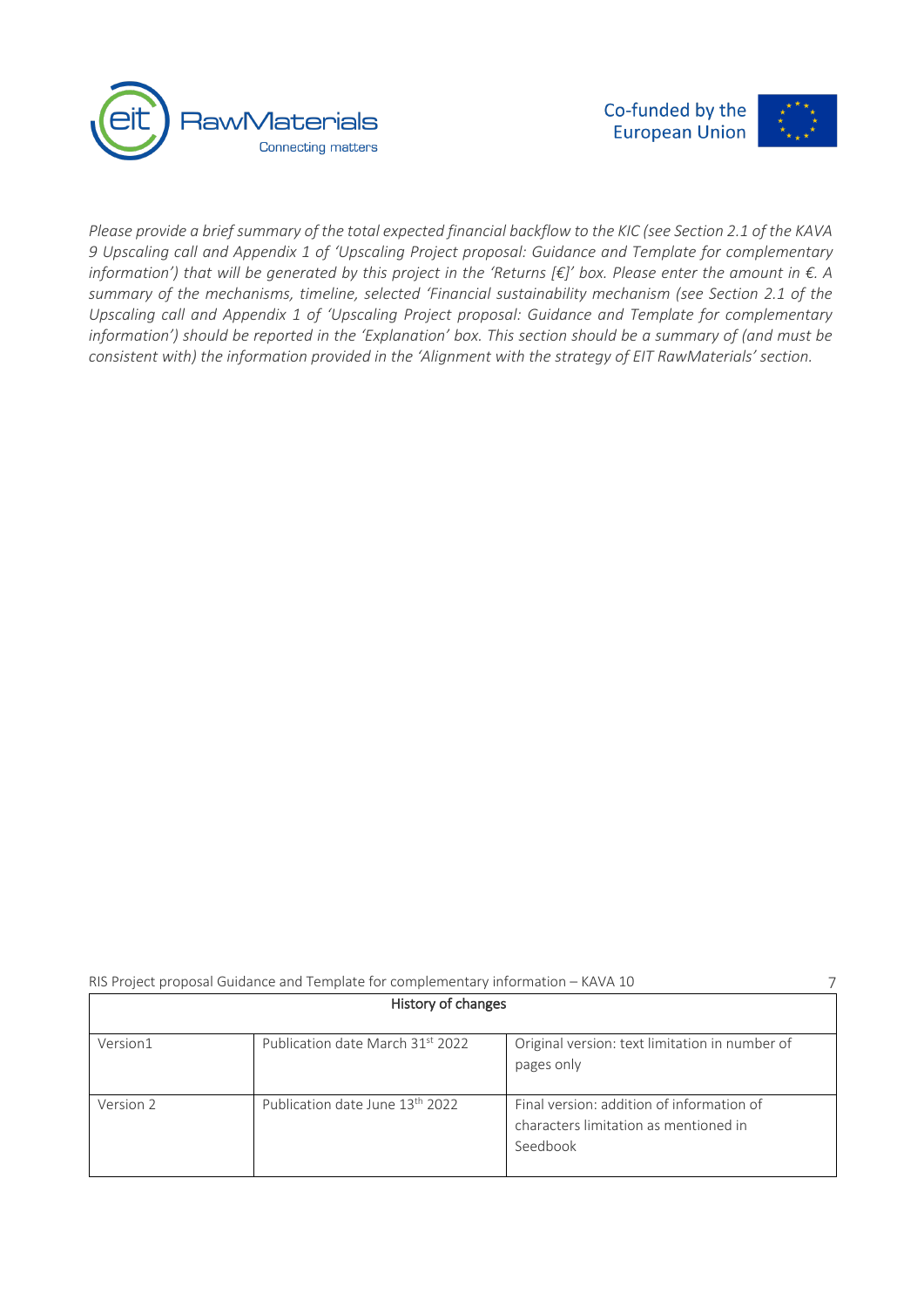



# Selection criteria (including the different types of activity that qualify for financial support for RIS Task Partners)

At the time of selecting a RIS Task Partner, the following criteria will be considered:

- A. The Task Partner comes from a RIS-eligible country (a non-RIS based Task Partner does not qualify, for example a German Task Partner in a RIS project).
- B. The KAVA falls under the RIS category in the Business Plan (a Task Partner from a RIS country in a non-RIS project does not qualify, for example a Slovenian Task Partner in an Upscaling project).
- C. The Task Partner is able to contribute to and maximize the impact of a project coordinated by one of EIT RawMaterials Partners.
- D. The selected candidate shall provide the expertise in the raw materials sector as the legal entity with specific knowledge, access to data-set or equipment available in the RIS country of their origin. The expertise can be demonstrated by:
	- i. Being the raw materials data owner and provider at regional / country level (e.g., geological data, mining properties inventory data, secondary deposits inventory data, etc.) and enabling the use of that data for the specific KAVA Project.
	- ii. Possessing sound knowledge of local regulations, legislation and policy including policy analysis, legal and economic and multi factor analysis and local regulations for intellectual properties (IP) and utilizing this knowledge for the purpose of the specific KAVA Project.
	- iii. Being able to manage local raw materials sampling, sample handling and processing for use in a specific KAVA Project.
	- iv. Providing accredited measurement and analysis for locally taken raw materials samples for use in a specific KAVA Project.

|           | RIS Project proposal Guidance and Template for complementary information - KAVA 10 |                                                                                                |
|-----------|------------------------------------------------------------------------------------|------------------------------------------------------------------------------------------------|
|           | History of changes                                                                 |                                                                                                |
| Version1  | Publication date March 31st 2022                                                   | Original version: text limitation in number of<br>pages only                                   |
| Version 2 | Publication date June 13 <sup>th</sup> 2022                                        | Final version: addition of information of<br>characters limitation as mentioned in<br>Seedbook |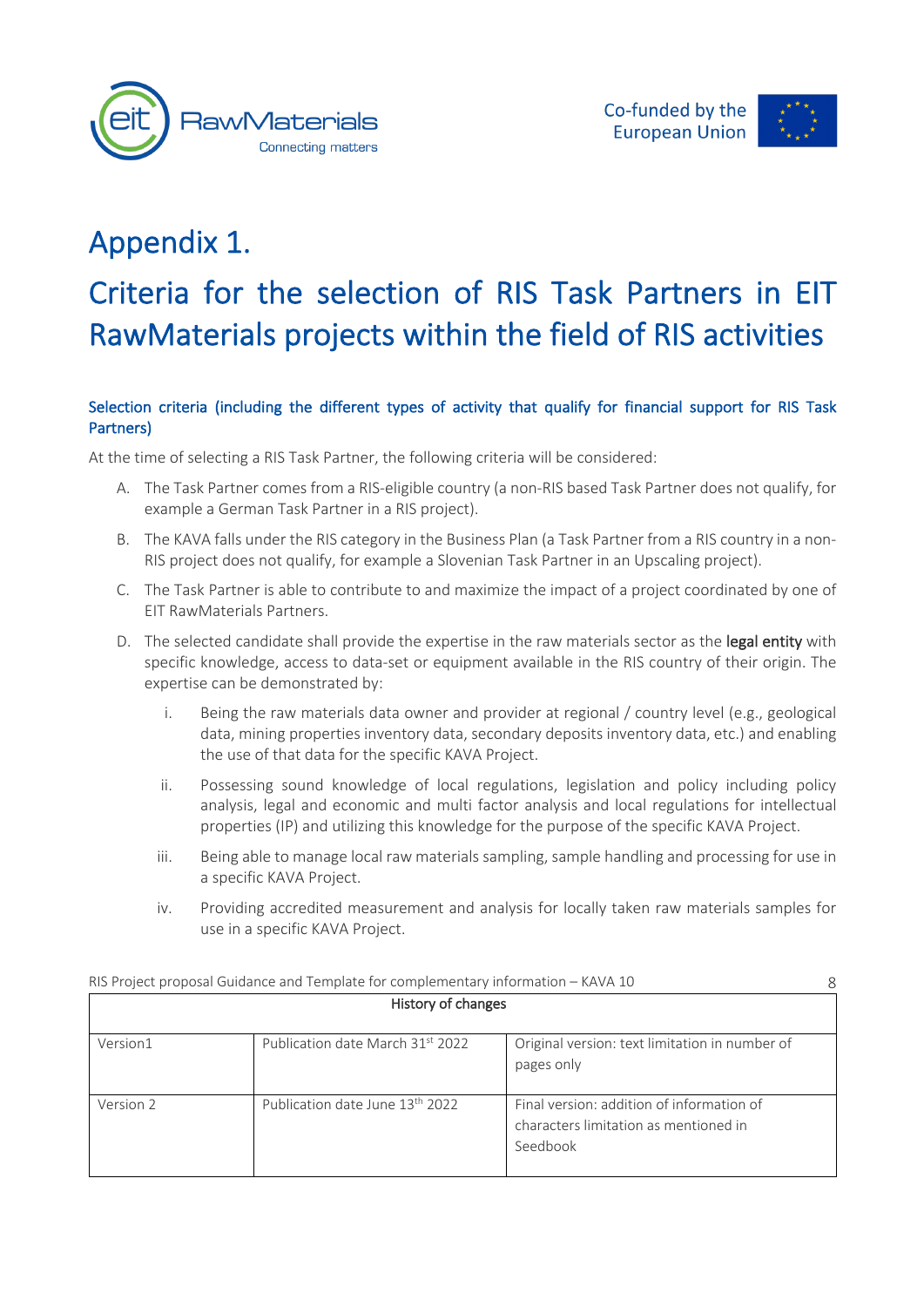



- v. Being the owner or having access to certain local raw materials sites / test sites or materials/processes and enabling them for usage in a specific KAVA Project.
- vi. Being able to perform industrial tests as the owner or producer of a certain technology and participating to measurement and validation in a specific KAVA Project.
- vii. Carrying out research and development in the field of raw materials and conducting it or utilizing its results in a specific KAVA Project.
- viii. Being a member of or affiliated with major raw materials networks (i.e., chambers or professional associations) in the RIS country of origin.
- ix. Representing and engaging with most types of legal entities in the RIS country of their origin (e.g., associations, chambers)
- E. The main activity related to the KAVA Project is performed in the specific RIS country where the Task Partner originates from.
- F. Credit will be given to RIS Task Partners contributing to local education and dissemination and communication activity (where EIT Partners are not present in the area or region).
- G. A RIS Task Partner belongs to the Knowledge Triangle and/or strengthens the Knowledge Triangle Integration approach of EIT RawMaterials. In particular, the Task Partner should be one of the following:
	- University with academics and/or research in the field of raw materials;
	- Research Institute / Organization active in the field of raw materials;
	- Industry representative / company active in the field of raw materials;
	- Association / Chamber related to the raw materials sector;
	- Other stakeholders contributing to the raw materials sector.

# Selection process

An open selection process must be followed for the selection of RIS Task Partners to ensure compliance with EIT requirements. Specific instruction on this process will be communicated to the KIC partners as soon as we will receive this information from EIT.

In case there are several organisations or persons that qualify for the tasks to be implemented in the EIT RawMaterials KAVA, the selection will be based on the following:

|           | RIS Project proposal Guidance and Template for complementary information - KAVA 10 |                                                                                                |
|-----------|------------------------------------------------------------------------------------|------------------------------------------------------------------------------------------------|
|           | History of changes                                                                 |                                                                                                |
| Version1  | Publication date March 31st 2022                                                   | Original version: text limitation in number of<br>pages only                                   |
| Version 2 | Publication date June 13th 2022                                                    | Final version: addition of information of<br>characters limitation as mentioned in<br>Seedbook |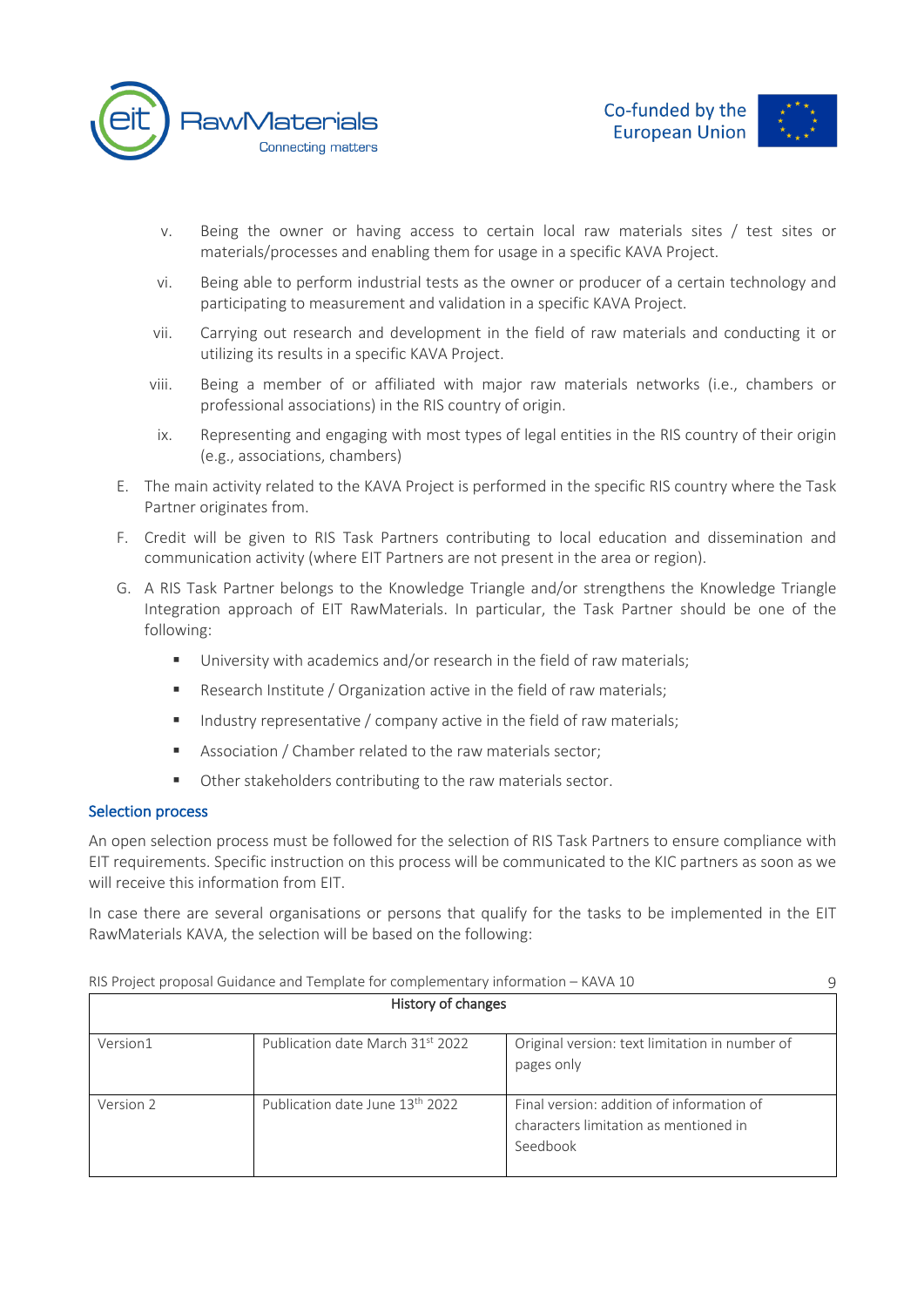



- For each Type of Activity, a rating between 1 (poorly meeting the criteria) and 3 (criteria met by 100%) will be given.
- Based on the sum of the individual ratings, a ranking of organisations will be established.
- To establish the consortium, the partner ranked  $1<sup>st</sup>$  will be approached first. If this potential partner refuses to become a partner, the  $2^{nd}$  ranked potential partner etc. will be contacted.

The assessment must be coordinated by the TP Patron, and in case of an audit or on request of EIT/ EIT RawMaterials it must be made available.

# Financial support specifics

- RIS Task Partners will receive their funding via the Task Partner Patron (a KIC partner).
- Financial support to selected RIS Task Partners will be categorized under Article 13 of the SGA, "subgranting" and will be reported based on actual costs (see below).
- Annual funding for each RIS Task Partner will not exceed 60,000 EUR across all KAVAs, EIT RM will take care of keeping this maximum amount via the use of internal project management tools.

# Financial support calculation

Financial support to RIS Task Partners will be estimated on **actual costs** incurred by the Task Partner while executing their activities / actions in the specific KAVA Projects. The following cost categories will apply:

| <b>Cost category</b>   | <b>Description</b>                                                                                                                                                                                        | Evidence*                           |
|------------------------|-----------------------------------------------------------------------------------------------------------------------------------------------------------------------------------------------------------|-------------------------------------|
| Direct Personnel       | Actual personnel costs                                                                                                                                                                                    | Time sheets                         |
| Travel and subsistence | Travel, accommodation costs<br>and applicable per diem in<br>accordance with<br>usual<br>accounting principles of the RIS<br>Task Partner related<br>to<br>participation in project related<br>activities | Travel & Expense policy<br>Receipts |
| Other direct costs     | Other costs incurred in relation<br>to Task Partner activities in the<br>Project                                                                                                                          | Receipts                            |

| History of changes |                                             |                                                                                                |  |  |
|--------------------|---------------------------------------------|------------------------------------------------------------------------------------------------|--|--|
| Version1           | Publication date March 31st 2022            | Original version: text limitation in number of<br>pages only                                   |  |  |
| Version 2          | Publication date June 13 <sup>th</sup> 2022 | Final version: addition of information of<br>characters limitation as mentioned in<br>Seedbook |  |  |